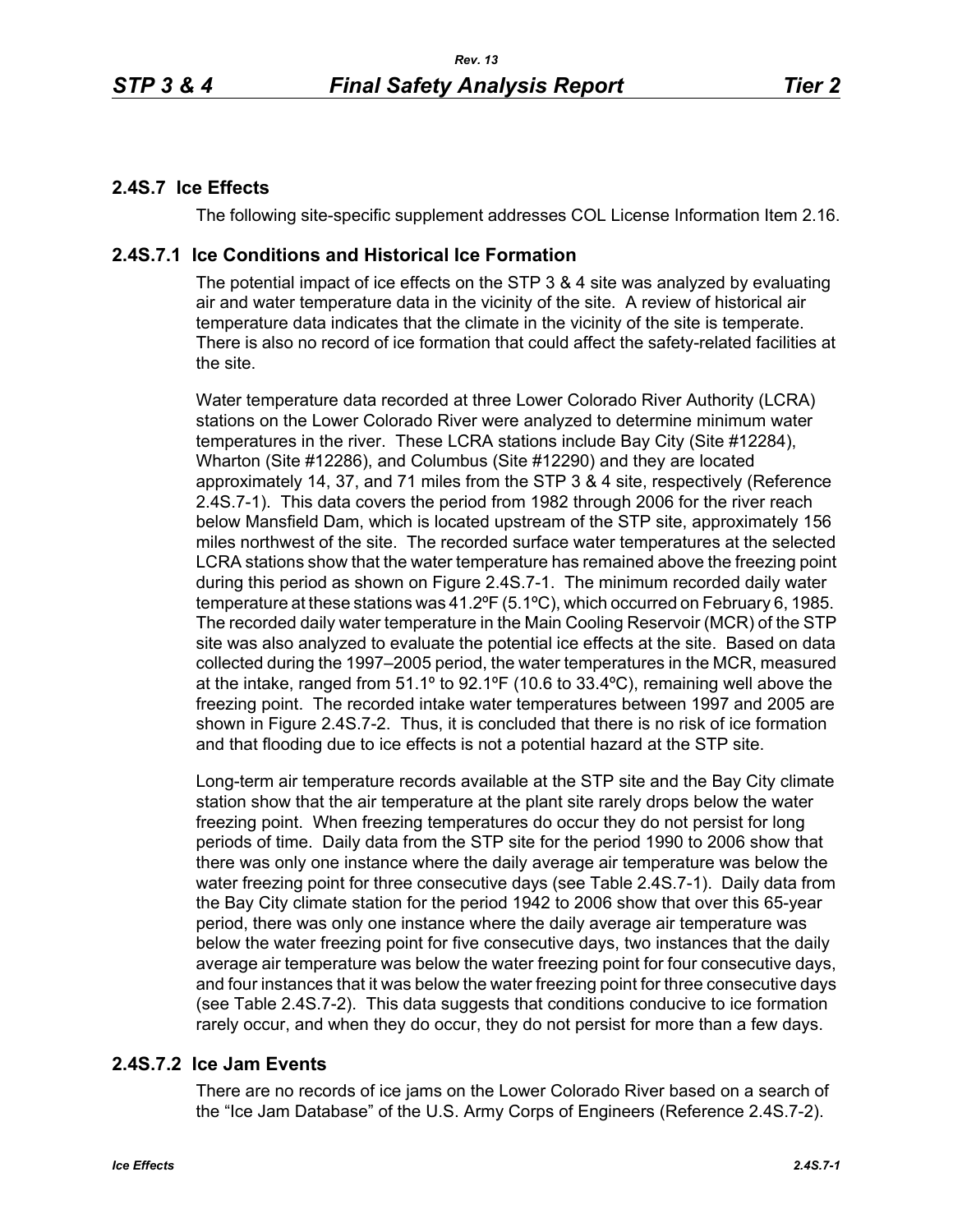As shown in Figure 2.4S.7-1, the water temperatures in the Lower Colorado River never approached freezing during the 1982–2006 period of record. Therefore, the formation of frazil and anchor ice at the river intake to the Reservoir Makeup Pumping Facility is highly unlikely. In addition, the large dams and reservoirs on the Colorado River located upstream of the STP site reduce the possibility of any surface ice or ice flows moving downstream.

## **2.4S.7.3 Effect of Ice on Cooling Water Systems**

The ultimate heat sink (UHS) for STP 3 & 4 consists of a storage basin and mechanical draft cooling towers. The basin contains adequate inventory to meet the cooling requirements for 30 days following a design basis accident without receiving any makeup water. The UHS and Reactor Service Water (RSW) systems are designed to remove heat from the closed loop Reactor Building Cooling Water system and dissipate the gained heat to the atmosphere during normal; hot standby, normal shutdown, startup, loss of preferred power, and emergency shutdown operating modes. The UHS is designed with a provision to bypass the cooling tower during cold weather operation. Ice formation in the basin is not expected to occur since the system is in service during the above operating modes and the climate in the vicinity of the site is temperate.

If conditions were to occur that could lead to ice formation in the storage basin, operational controls together with system design features would prevent any potential ice formation in the tower basins as discussed in Subsection 9.2.5.

## **2.4S.7.4 References**

- 2.4S.7-1 Lower Colorado River Authority (LCRA), website on water quality information for the entire Colorado River Basin. Available at http://waterquality.lcra.org/, accessed February 15, 2007.
- 2.4S.7-2 "Ice Jam Database," U.S. Army Corps of Engineers, Cold Region Research and Engineering Laboratory (CRREL). Available at http://www.crrel. usace.army.mil/ierd/ijdb/, accessed February 10, 2007.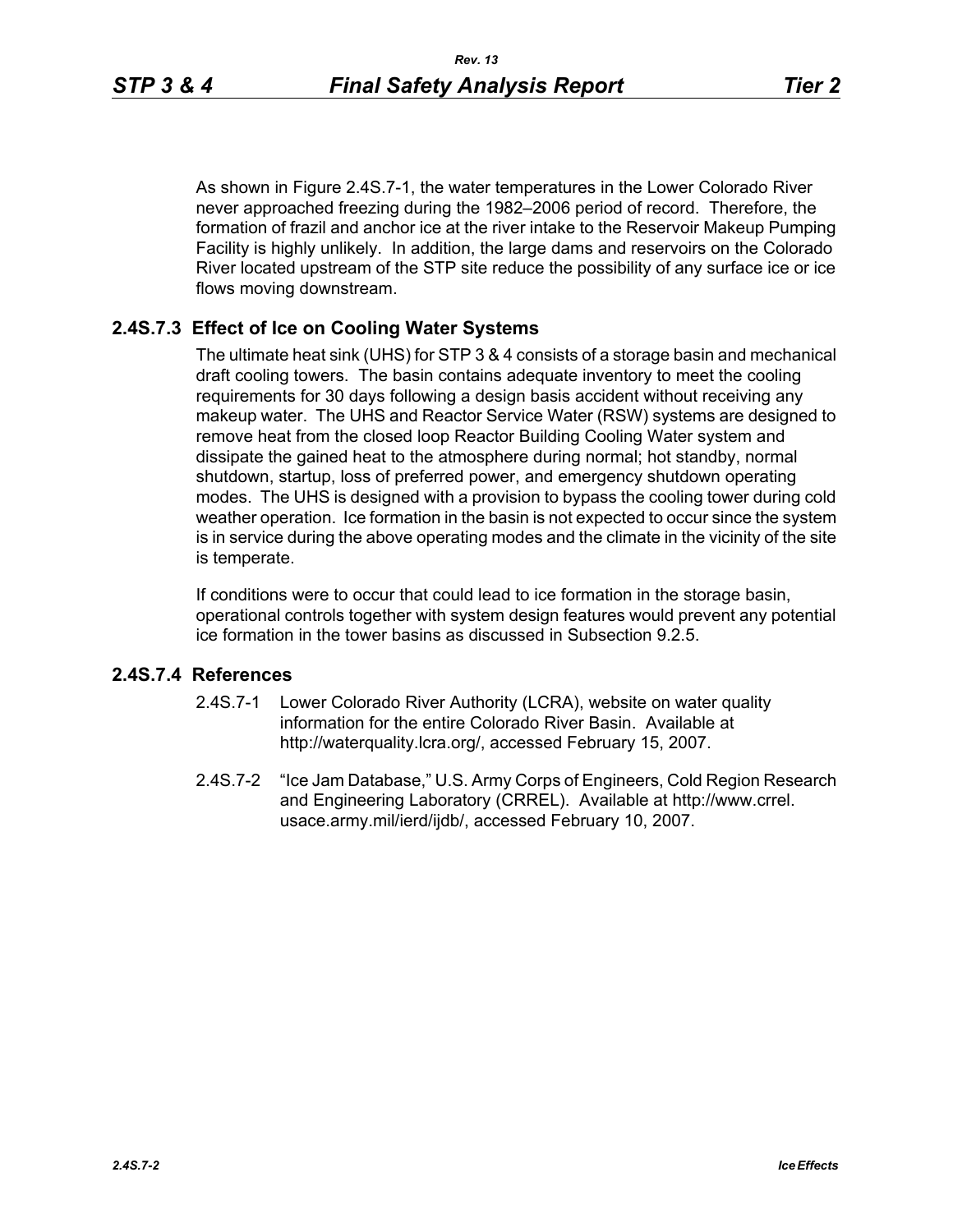| <b>IBILIDETATULE DEIUW LIBEZING AL SILE SILE</b> |                                                   |                 |                                            |                                |                                |  |
|--------------------------------------------------|---------------------------------------------------|-----------------|--------------------------------------------|--------------------------------|--------------------------------|--|
|                                                  | <b>Lowest Average Daily</b><br><b>Temperature</b> |                 | <b>Date Lowest</b><br><b>Average Daily</b> | No. of<br><b>Consecutive</b>   | <b>Total No. of</b>            |  |
| Year                                             | $\mathsf{P}$                                      | $\rm ^{\circ}C$ | <b>Temperature</b><br><b>Occurred</b>      | <b>Freezing</b><br><b>Days</b> | <b>Freezing</b><br><b>Days</b> |  |
| 1990                                             | 27.2                                              | $-2.6$          | 12/21/90                                   | $\overline{2}$                 | $\overline{2}$                 |  |
| 1991                                             | 35.6                                              | 2.0             | 12/15/91                                   | $\mathbf 0$                    | $\mathbf 0$                    |  |
| 1992                                             | 42.1                                              | 5.6             | 7/11/92                                    | $\mathbf 0$                    | $\mathbf 0$                    |  |
| 1993                                             | 35.9                                              | 2.2             | 10/25/93                                   | $\mathbf 0$                    | $\pmb{0}$                      |  |
| 1994                                             | 39.7                                              | 4.3             | 12/1/94                                    | $\mathbf 0$                    | $\mathbf 0$                    |  |
| 1995                                             | 37.3                                              | 3.0             | 11/8/95                                    | $\mathbf 0$                    | $\pmb{0}$                      |  |
| 1996                                             | 26.4                                              | $-3.1$          | 1/8/96                                     | 3                              | $\overline{\mathbf{4}}$        |  |
| 1997                                             | 30.9                                              | $-0.6$          | 1/13/97                                    | $\mathbf 0$                    | 1                              |  |
| 1998                                             | 35.5                                              | 1.9             | 12/25/98                                   | $\mathbf 0$                    | $\pmb{0}$                      |  |
| 1999                                             | 36.3                                              | 2.4             | 1/4/99                                     | $\mathbf 0$                    | $\mathbf 0$                    |  |
| 2000                                             | 36.6                                              | 2.5             | 12/12/00                                   | $\mathbf 0$                    | $\mathbf 0$                    |  |
| 2001                                             | 34.3                                              | 1.3             | 1/3/01                                     | $\mathbf 0$                    | $\pmb{0}$                      |  |
| 2002                                             | 35.5                                              | 1.9             | 1/2/02                                     | $\mathbf 0$                    | $\pmb{0}$                      |  |
| 2003                                             | 37.4                                              | 3.0             | 2/24/03                                    | $\mathbf 0$                    | $\mathbf 0$                    |  |
| 2004                                             | 32.6                                              | 0.4             | 12/24/04                                   | $\mathbf 0$                    | $\mathbf 0$                    |  |
| 2005                                             | 42.2                                              | 5.7             | 1/22/05                                    | $\mathbf 0$                    | $\mathbf 0$                    |  |
| 2006                                             | 38.6                                              | 3.7             | 2/18/06                                    | $\mathbf 0$                    | $\mathbf 0$                    |  |
|                                                  |                                                   |                 | Average (days)                             | 0.3                            | 0.4                            |  |

#### **Table 2.4S.7-1 Lowest Average Daily Temperature and Number of Days with Average Daily Temperature below Freezing at STP Site**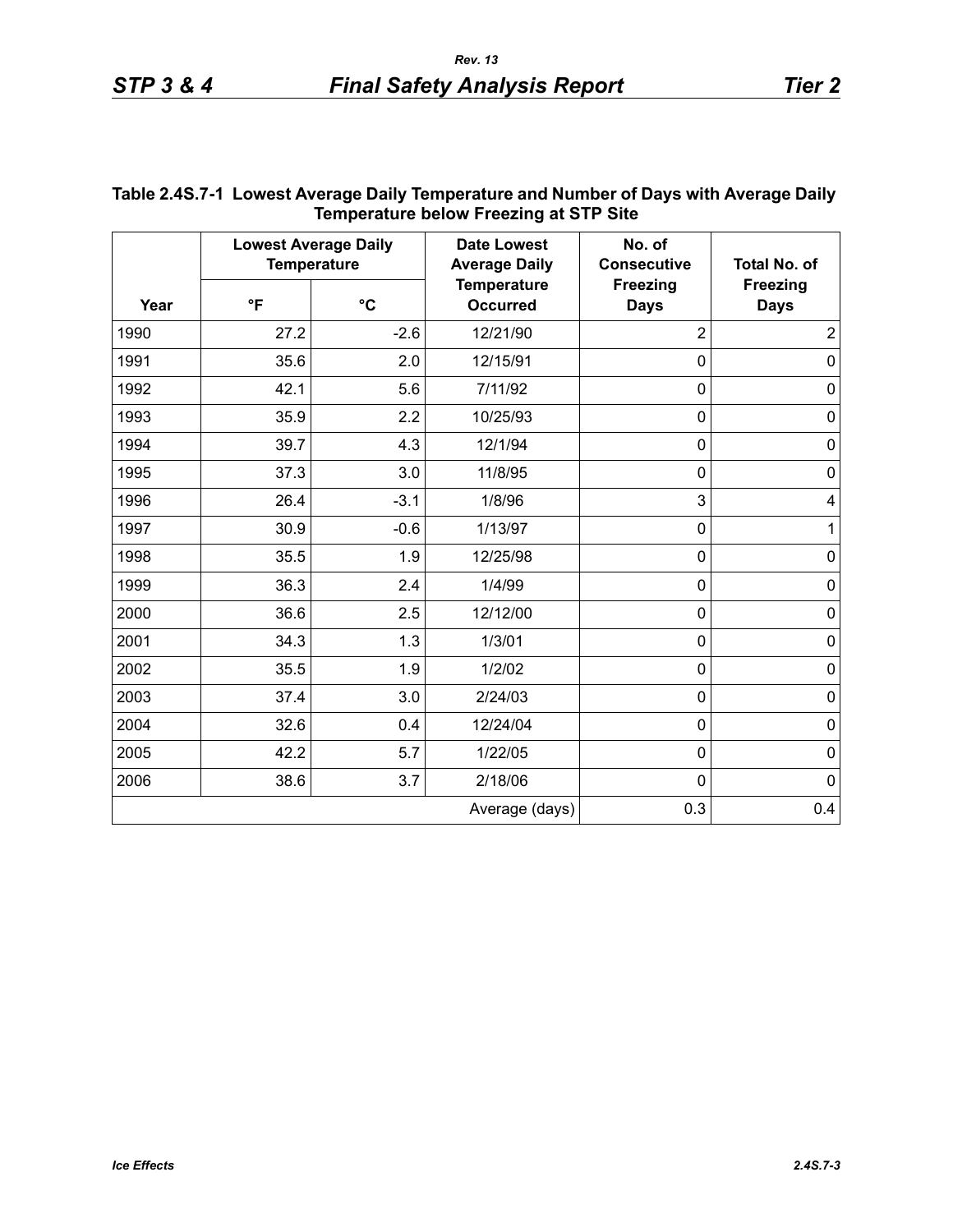| Year | <b>Lowest Average Daily</b><br><b>Temperature</b> |        | <b>Date Lowest</b><br><b>Average Daily</b> | No. of<br><b>Consecutive</b> | Total No. of                   |
|------|---------------------------------------------------|--------|--------------------------------------------|------------------------------|--------------------------------|
|      | $^{\circ}$ F                                      | °C     | <b>Temperature</b><br><b>Occurred</b>      | Freezing<br><b>Days</b>      | <b>Freezing</b><br><b>Days</b> |
| 1942 | 40.5                                              | 4.7    | 12/28/1942                                 | $\mathbf 0$                  | 0                              |
| 1943 | 31.5                                              | $-0.3$ | 1/26/1943                                  | $\pmb{0}$                    | 1                              |
| 1944 | 35.5                                              | 1.9    | 1/14/1944                                  | $\pmb{0}$                    | 0                              |
| 1945 | 35.5                                              | 1.9    | 12/20/1945                                 | $\pmb{0}$                    | $\mathbf 0$                    |
| 1946 | 34.5                                              | 1.4    | 12/30/1946                                 | 0                            | 0                              |
| 1947 | 28                                                | $-2.2$ | 1/4/1947                                   | 1                            | $\overline{2}$                 |
| 1948 | 25.5                                              | $-3.6$ | 1/29/1948                                  | 3                            | 5                              |
| 1949 | 25.5                                              | $-3.6$ | 1/30/1949                                  | $\pmb{0}$                    | 1                              |
| 1950 | 28.5                                              | $-1.9$ | 12/7/1950                                  | 0                            | 1                              |
| 1951 | 20                                                | $-6.7$ | 2/2/1951                                   | 3                            | 5                              |
| 1952 | 42                                                | 5.6    | 11/30/1952                                 | 0                            | 0                              |
| 1953 | 30.5                                              | $-0.8$ | 12/24/1953                                 | $\pmb{0}$                    | 1                              |
| 1954 | 30                                                | $-1.1$ | 1/22/1954                                  | 0                            | 1                              |
| 1955 | 36                                                | 2.2    | 3/27/1955                                  | $\pmb{0}$                    | $\mathbf 0$                    |
| 1956 | 34                                                | 1.1    | 2/4/1956                                   | $\pmb{0}$                    | 0                              |
| 1957 | 33                                                | 0.6    | 1/17/1957                                  | $\pmb{0}$                    | $\mathsf{O}\xspace$            |
| 1958 | 30                                                | $-1.1$ | 2/13/1958                                  | $\pmb{0}$                    | 1                              |
| 1959 | 29.5                                              | $-1.4$ | 1/5/1959                                   | $\pmb{0}$                    | $\mathbf{1}$                   |
| 1960 | 33                                                | 0.6    | 2/25/1960                                  | $\mathbf 0$                  | $\mathsf{O}\xspace$            |
| 1961 | 34.5                                              | 1.4    | 1/29/1961                                  | $\pmb{0}$                    | $\mathbf 0$                    |
| 1962 | 22.5                                              | $-5.3$ | 1/11/1962                                  | 1                            | $\overline{2}$                 |
| 1963 | 24.5                                              | $-4.2$ | 1/13/1963                                  | 3                            | 7                              |
| 1964 | 29.5                                              | $-1.4$ | 1/14/1964                                  | 0                            | $\mathbf{1}$                   |
| 1965 | 34.5                                              | 1.4    | 2/25/1965                                  | 0                            | 0                              |
| 1966 | 28.5                                              | $-1.9$ | 1/30/1966                                  | 0                            | $\mathbf{1}$                   |
| 1967 | 33.5                                              | 0.8    | 2/7/1967                                   | 0                            | 0                              |
| 1968 | 34                                                | 1.1    | 1/8/1968                                   | 0                            | 0                              |
| 1969 | 36                                                | 2.2    | 1/5/1969                                   | 0                            | 0                              |
| 1970 | 31                                                | $-0.6$ | 1/7/1970                                   | $\pmb{0}$                    | $\mathbf 1$                    |

### **Table 2.4S.7-2 Lowest Average Daily Temperature and Number of Days with Average Daily Temperature below Freezing at Bay City Climate Station**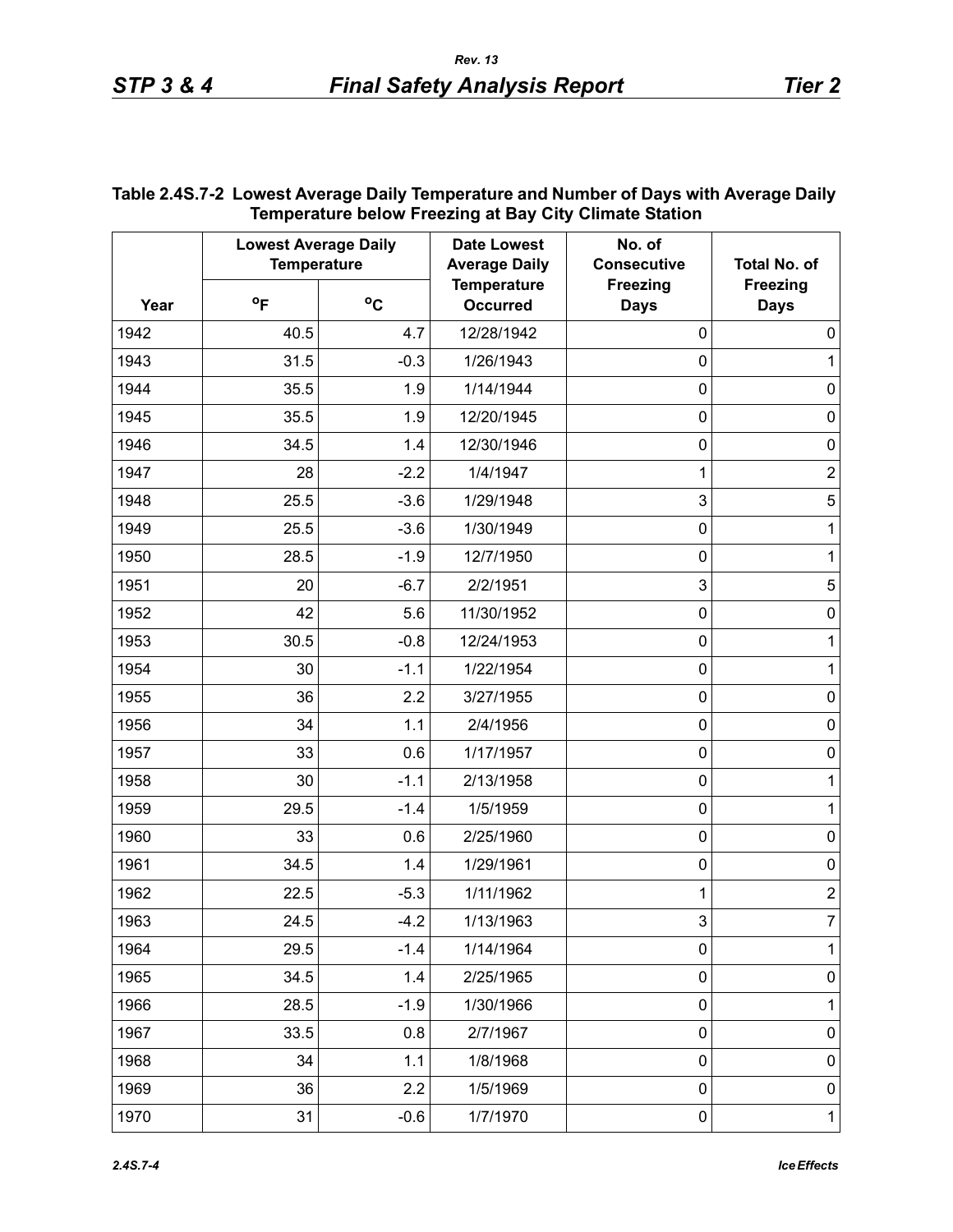| Temperature below Freezing at Bay City Climate Station (Continued) |      |        |            |                  |                           |
|--------------------------------------------------------------------|------|--------|------------|------------------|---------------------------|
| 1971                                                               | 31.5 | $-0.3$ | 1/8/1971   | 0                | $\mathbf{1}$              |
| 1972                                                               | 32   | 0.0    | 1/5/1972   | $\mathbf 0$      | $\pmb{0}$                 |
| 1973                                                               | 25.5 | $-3.6$ | 1/12/1973  | 4                | $\overline{5}$            |
| 1974                                                               | 27   | $-2.8$ | 1/4/1974   | 0                | $\mathbf{1}$              |
| 1975                                                               | 27.5 | $-2.5$ | 1/13/1975  | 0                | $\mathbf{1}$              |
| 1976                                                               | 29.5 | $-1.4$ | 11/29/1976 | $\boldsymbol{0}$ | $\mathbf{1}$              |
| 1977                                                               | 31.5 | $-0.3$ | 1/19/1977  | $\mathbf 0$      | $\mathbf{1}$              |
| 1978                                                               | 28   | $-2.2$ | 1/21/1978  | 1                | $\boldsymbol{2}$          |
| 1979                                                               | 26   | $-3.3$ | 1/2/1979   | 1                | $\mathsf 3$               |
| 1980                                                               | 31   | $-0.6$ | 3/2/1980   | $\mathbf 0$      | $\mathbf{1}$              |
| 1981                                                               | 30.5 | $-0.8$ | 2/12/1981  | $\mathbf 0$      | $\mathbf{1}$              |
| 1982                                                               | 27   | $-2.8$ | 1/14/1982  | $\mathbf 0$      | $\ensuremath{\mathsf{3}}$ |
| 1983                                                               | 20.5 | $-6.4$ | 12/25/1983 | 5                | $\,6$                     |
| 1984                                                               | 31   | $-0.6$ | 1/20/1984  | 1                | $\mathbf 2$               |
| 1985                                                               | 23.5 | $-4.7$ | 2/2/1985   | 3                | $\,6$                     |
| 1986                                                               | 36.5 | 2.5    | 2/12/1986  | 0                | $\pmb{0}$                 |
| 1987                                                               | 56.5 | 13.6   | 2/10/1987  | $\mathbf 0$      | $\pmb{0}$                 |
| 1988                                                               | 42.5 | 5.8    | 12/17/1988 | $\pmb{0}$        | $\pmb{0}$                 |
| 1989                                                               | 16.5 | $-8.6$ | 12/23/1989 | 4                | $\,6$                     |
| 1990                                                               | 23   | $-5.0$ | 12/23/1990 | 1                | $\boldsymbol{2}$          |
| 1991                                                               | 35   | 1.7    | 1/1/1991   | $\boldsymbol{0}$ | $\pmb{0}$                 |
| 1992                                                               | 36.5 | 2.5    | 11/27/1992 | $\boldsymbol{0}$ | $\pmb{0}$                 |
| 1993                                                               | 34   | 1.1    | 11/27/1993 | $\boldsymbol{0}$ | $\pmb{0}$                 |
| 1994                                                               | 34   | 1.1    | 2/2/1994   | 0                | $\pmb{0}$                 |
| 1995                                                               | 40   | 4.4    | 1/5/1995   | 0                | 0                         |
| 1996                                                               | 31.5 | $-0.3$ | 1/8/1996   | 0                | $\mathbf{1}$              |
| 1997                                                               | 31.5 | $-0.3$ | 1/14/1997  | $\mathbf 0$      | $\mathbf{1}$              |
| 1998                                                               | 35.5 | 1.9    | 12/24/1998 | $\mathbf 0$      | $\pmb{0}$                 |
| 1999                                                               | 36   | 2.2    | 1/3/1999   | $\mathbf 0$      | $\pmb{0}$                 |
| 2000                                                               | 37.5 | 3.1    | 12/13/2000 | $\mathbf 0$      | $\pmb{0}$                 |
| 2001                                                               | 34.5 | 1.4    | 1/2/2001   | $\mathbf 0$      | $\pmb{0}$                 |
| 2002                                                               | 35   | 1.7    | 2/27/2002  | $\pmb{0}$        | $\pmb{0}$                 |

### **Table 2.4S.7-2 Lowest Average Daily Temperature and Number of Days with Average Daily Temperature below Freezing at Bay City Climate Station (Continued)**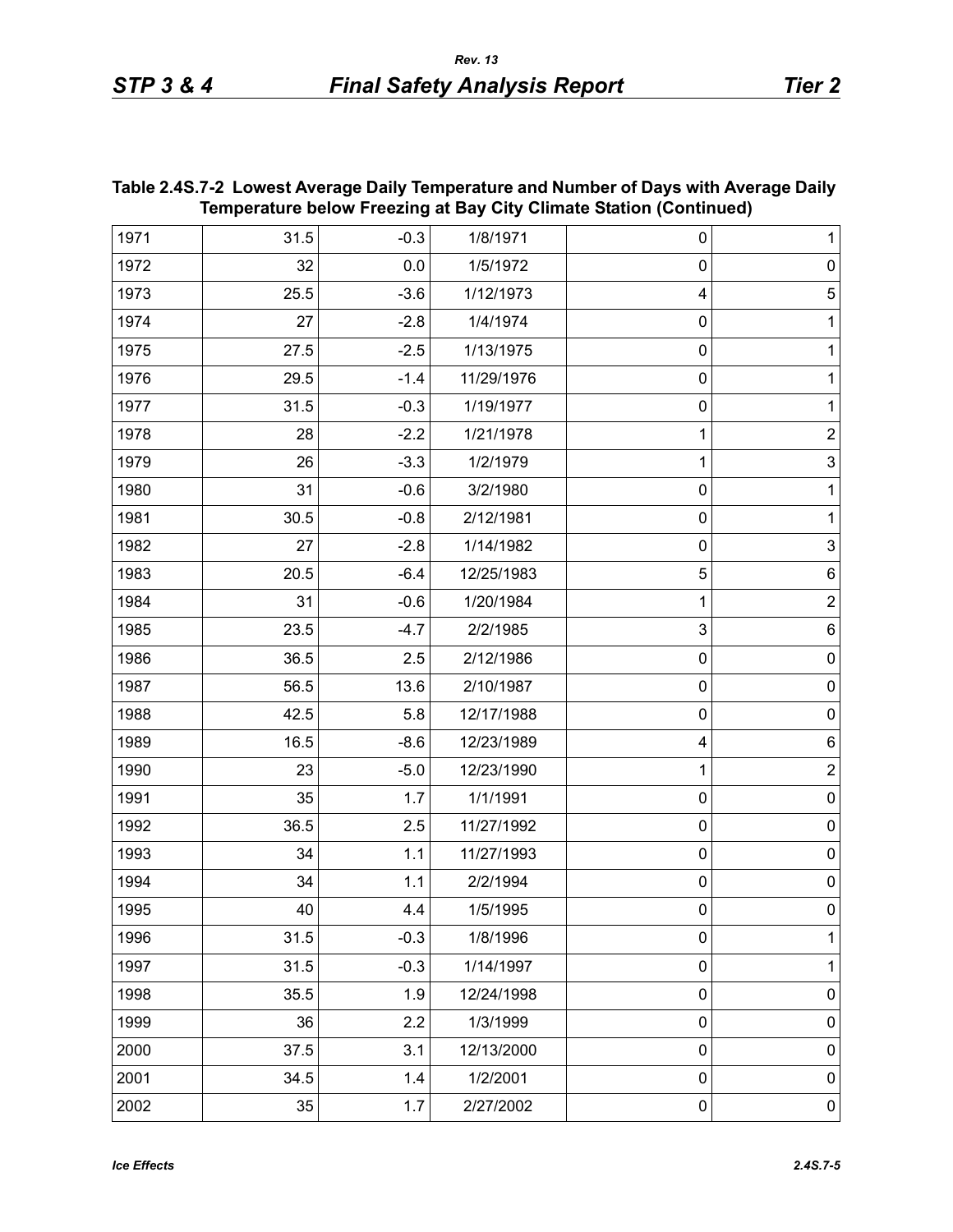## **Table 2.4S.7-2 Lowest Average Daily Temperature and Number of Days with Average Daily Temperature below Freezing at Bay City Climate Station (Continued)**

| 2003 | 40.5 | 4.7 | 1/18/2003      |     |  |
|------|------|-----|----------------|-----|--|
| 2004 | 33.5 | 0.8 | 12/26/2004     |     |  |
| 2005 | 33   | 0.6 | 12/9/2005      |     |  |
| 2006 | 40.5 | 4., | 2/19/2006      |     |  |
|      |      |     | Average (days) | 0.5 |  |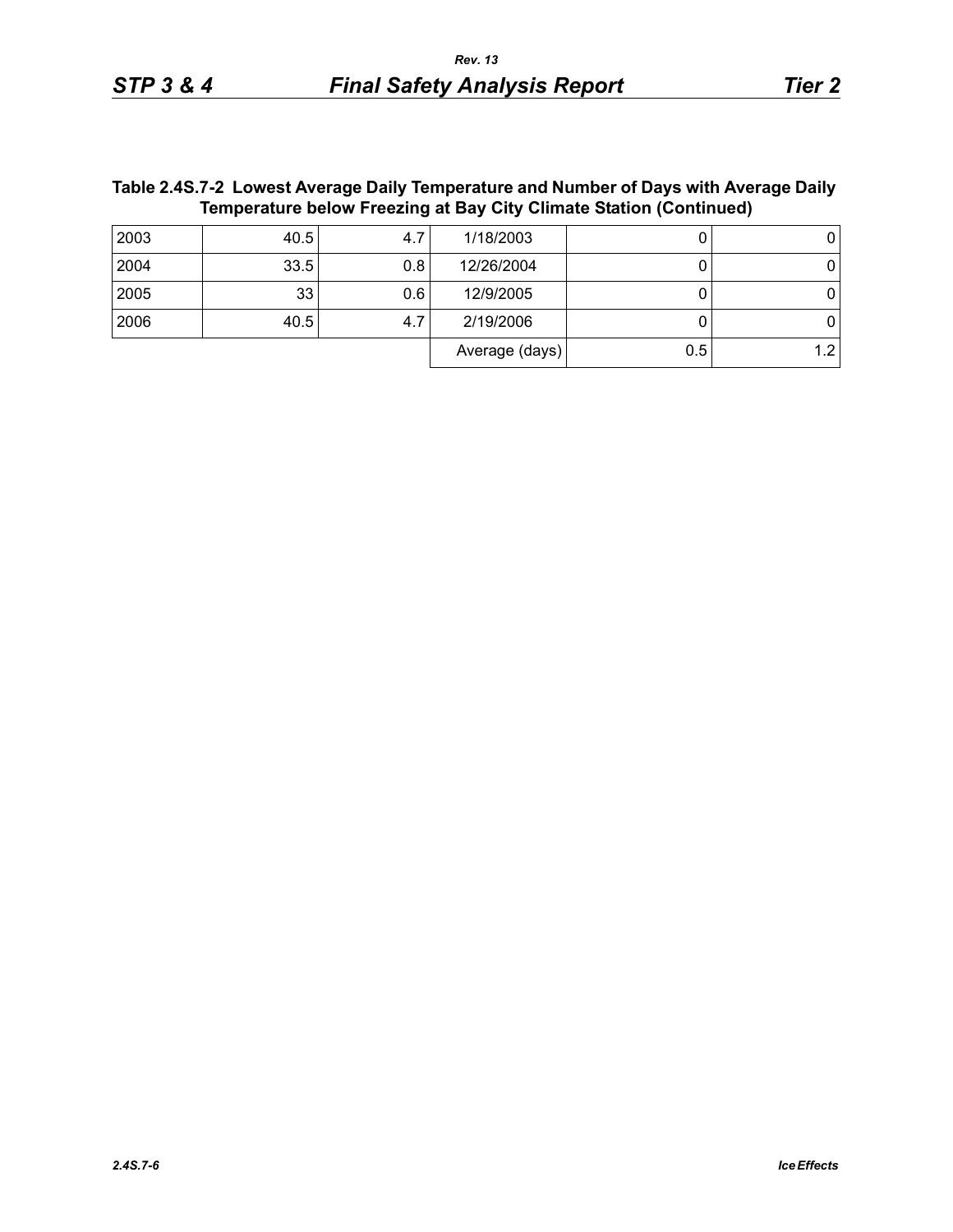